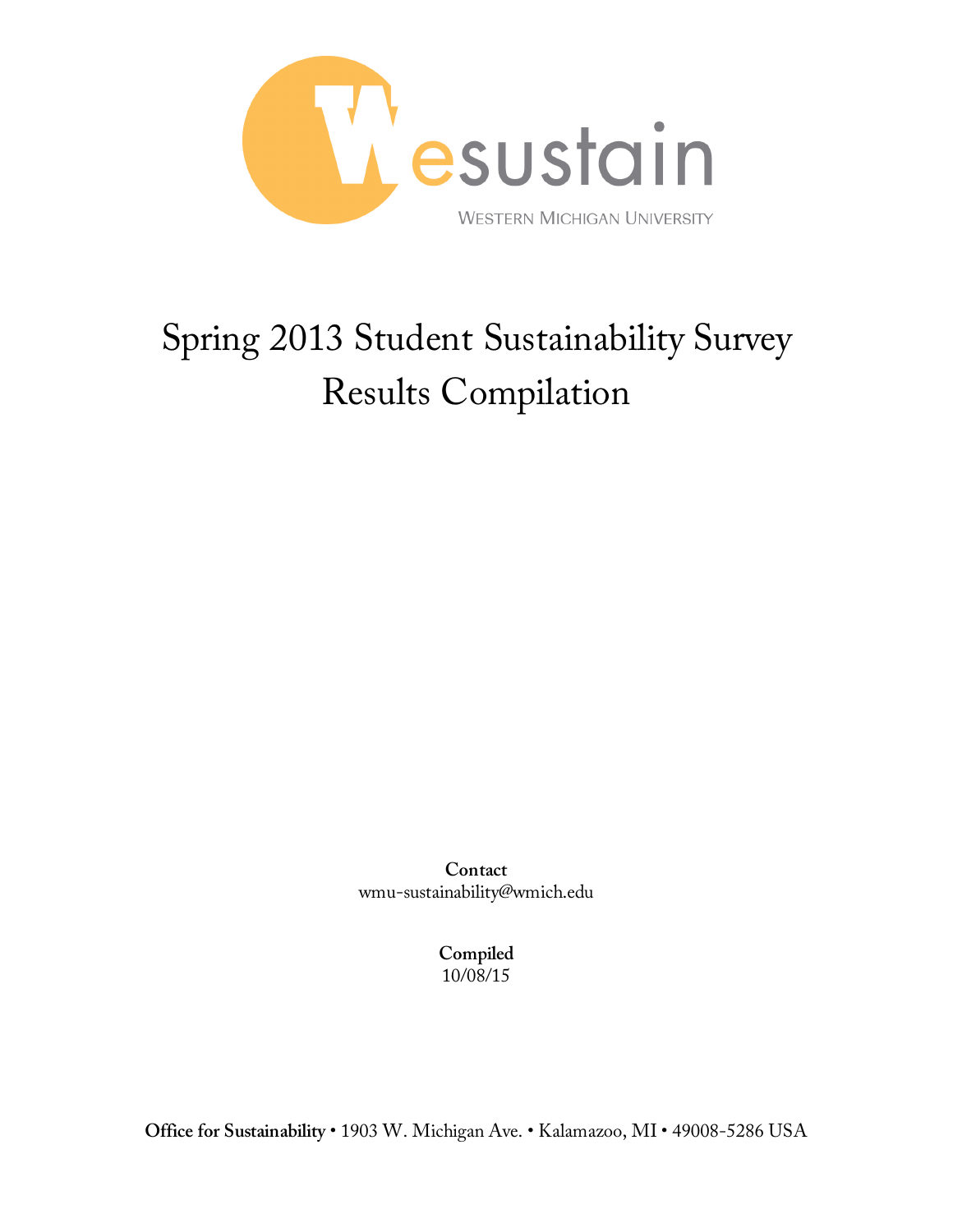### **2013 Custom Report**

**Survey Title:** Student Sustainability Survey 2013

#### **Responses By Question Analysis:**

**1.** Please indicate your level of awareness of the Office for Sustainability's activities.



**2.** Do you know where the Office for Sustainability is located?



|     | <b>Response Response</b><br>Total | Percent |
|-----|-----------------------------------|---------|
| Yes | 684                               | 57%     |
| No  | 516                               | 43%     |
|     | <b>Total Respondents</b>          | 1200    |
|     | (skipped this question)           | 69      |
|     |                                   |         |

**3.** Did you take the Student Sustainability Survey last year?

| ٧ |
|---|

|     |       | <b>Response Response</b> |
|-----|-------|--------------------------|
|     | Total | Percent                  |
| Yes | 287   | 24%                      |
| No  | 913   | 76%                      |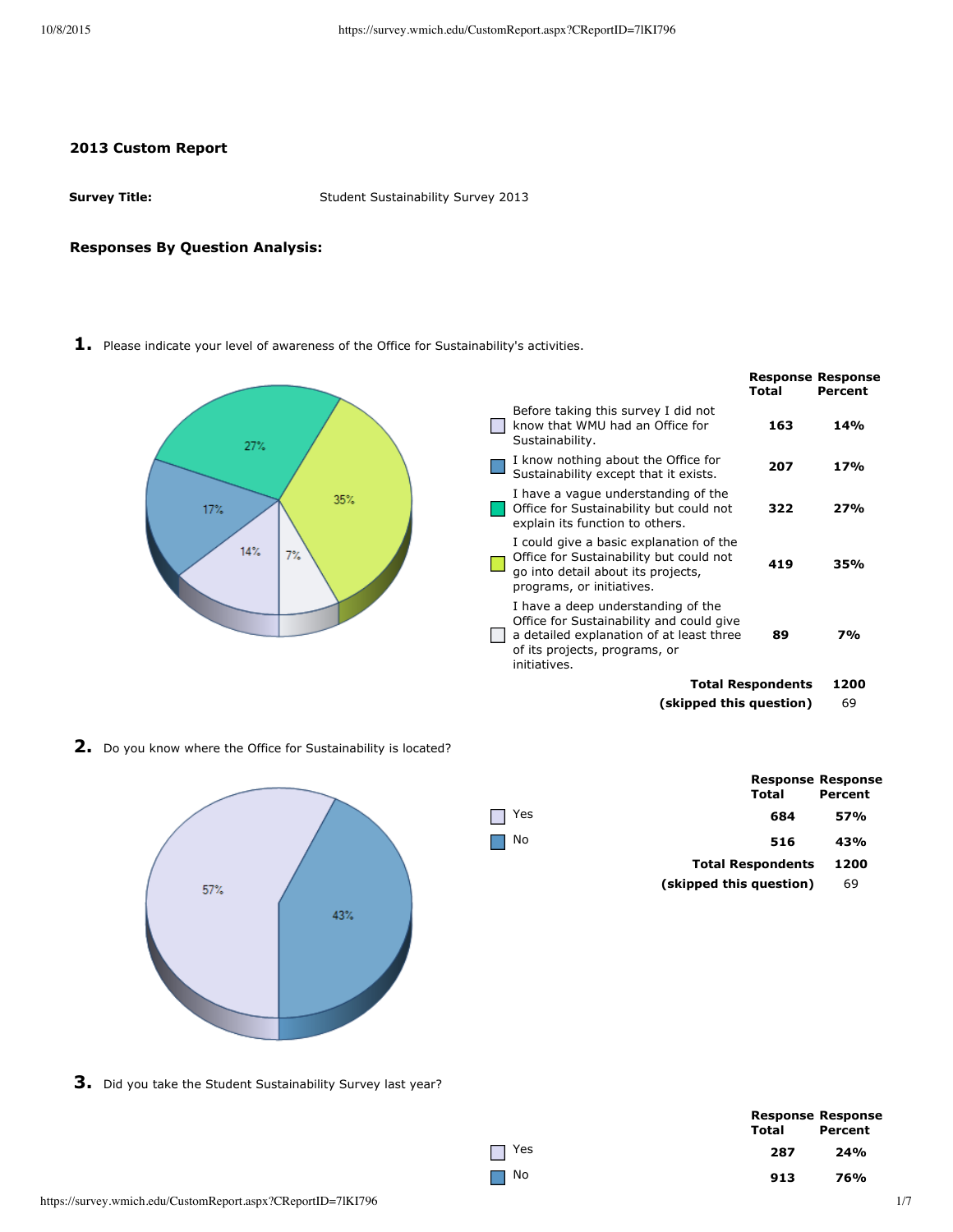

**4.** Do you want to learn more about the Office for Sustainability, its programs, and the related opportunities available to you?



**5.** Are you interested in working on campus sustainability projects?



**6.** Are you aware that you paid an \$8.00 Sustainability Fee this semester along with your tuition?

|                       | Total                    | <b>Response Response</b><br>Percent |
|-----------------------|--------------------------|-------------------------------------|
| 1 Yes<br>$\mathbf{I}$ | 867                      | 72%                                 |
| No                    | 333                      | 28%                                 |
|                       | <b>Total Respondents</b> | 1200                                |
|                       | (skipped this question)  | 69                                  |
|                       |                          |                                     |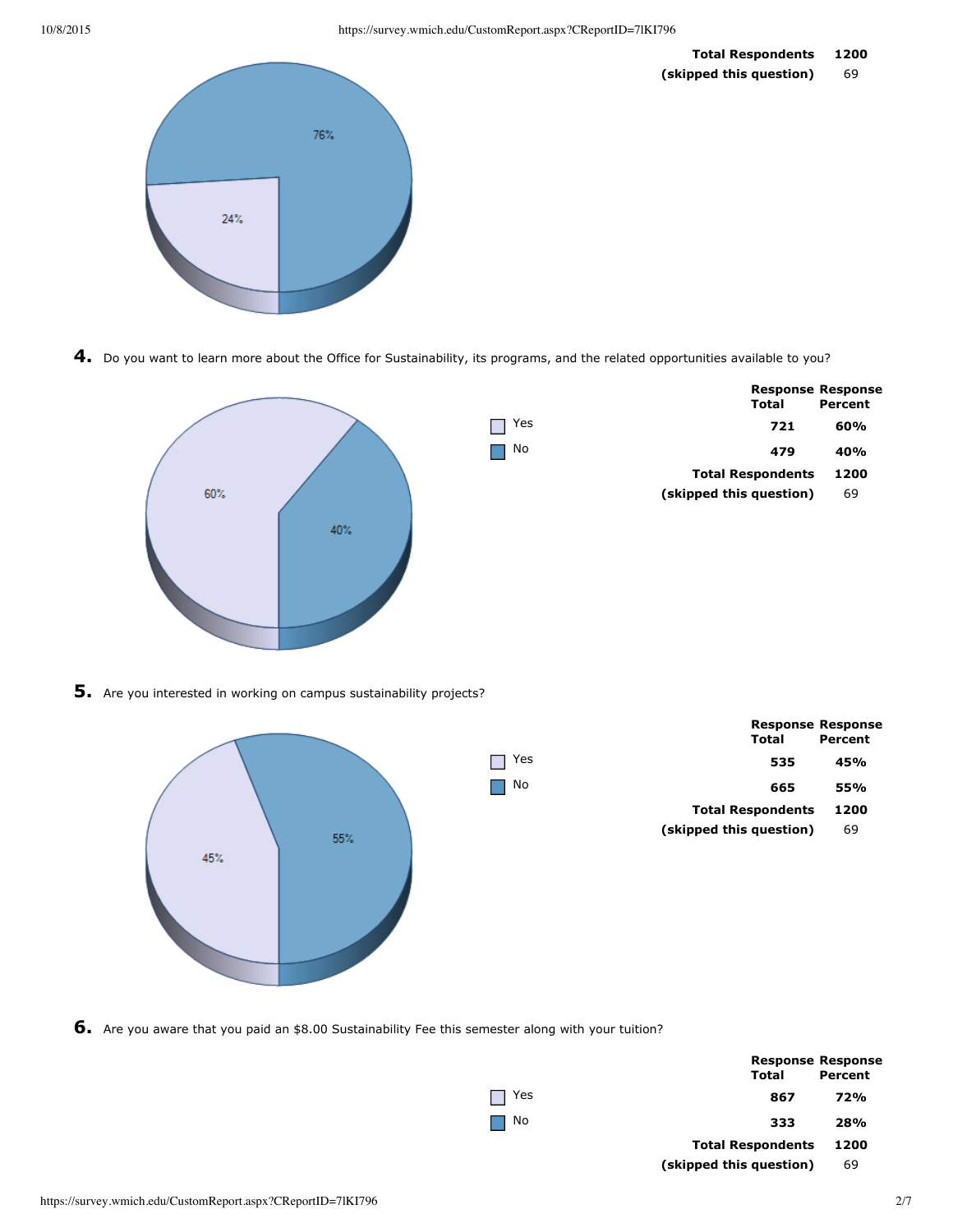

7. Have you received a free EcoMug?



|     | <b>Response Response</b><br>Total | Percent |
|-----|-----------------------------------|---------|
| Yes | 668                               | 56%     |
| No  | 532                               | 44%     |
|     | <b>Total Respondents</b>          | 1200    |
|     | (skipped this question)           | 69      |
|     |                                   |         |

**8.** Please rank the importance of each of these actions. (1=least important, 5=most important)

|                                                                                                                                                    | 1          | $\overline{2}$                        | 3 | 4                                                                | 5            | <b>Response Response</b><br><b>Total</b> | Average |
|----------------------------------------------------------------------------------------------------------------------------------------------------|------------|---------------------------------------|---|------------------------------------------------------------------|--------------|------------------------------------------|---------|
| Reduce WMU's landfill waste.                                                                                                                       | 5.12% (59) |                                       |   | 4.17% (48) 16.58% (191) 30.03% (346) 44.1% (508)                 |              | 1152                                     | 4.04    |
| Reduce WMU's greenhouse gas<br>emissions.                                                                                                          | 5.81% (66) | 5.2% (59)                             |   | 19.47% (221) 30.04% (341) 39.47% (448)                           |              | 1135                                     | 3.92    |
| Decrease automobile use to, from, and<br>around campus by making it easier to<br>commute by public transit, carpooling,<br>bikes, walking, etc.    |            |                                       |   | 10.85% (125) 11.37% (131) 18.32% (211) 20.83% (240) 38.63% (445) |              | 1152                                     | 3.65    |
| Hold additional sustainability related<br>events on campus.                                                                                        |            | 10.71% (123) 16.72% (192) 30.4% (349) |   | 25% (287)                                                        | 17.16% (197) | 1148                                     | 3.21    |
| Expand sustainable agriculture on<br>campus (i.e. community gardens<br>and/or farming on campus).                                                  |            |                                       |   | 7.42% (85) 11.44% (131) 25.07% (287) 27.34% (313) 28.73% (329)   |              | 1145                                     | 3.59    |
| Increase the number of sustainability<br>related general education courses in<br>the curriculum.                                                   |            |                                       |   | 11.73% (134) 17.08% (195) 28.11% (321) 24.61% (281) 18.48% (211) |              | 1142                                     | 3.21    |
| Increase and expand local, healthy,<br>and sustainable food options on<br>campus (including special diet options<br>such as gluten-free).          | 5.37% (62) |                                       |   | 5.03% (58) 17.68% (204) 27.47% (317) 44.45% (513)                |              | 1154                                     | 4.01    |
| Expand opportunities for funded<br>campus sustainability-related graduate<br>research.                                                             | 9% (103)   |                                       |   | 13.46% (154) 30.86% (353) 26.4% (302) 20.28% (232)               |              | 1144                                     | 3.35    |
| Increase the availability of space on<br>campus for students to play music,<br>display art, recite poetry, or express<br>themselves in other ways. |            |                                       |   | 13.78% (158) 13.34% (153) 20.23% (232) 23.45% (269) 29.21% (335) |              | 1147                                     | 3.41    |
| Expand opportunities for sustainability-                                                                                                           |            |                                       |   |                                                                  |              |                                          |         |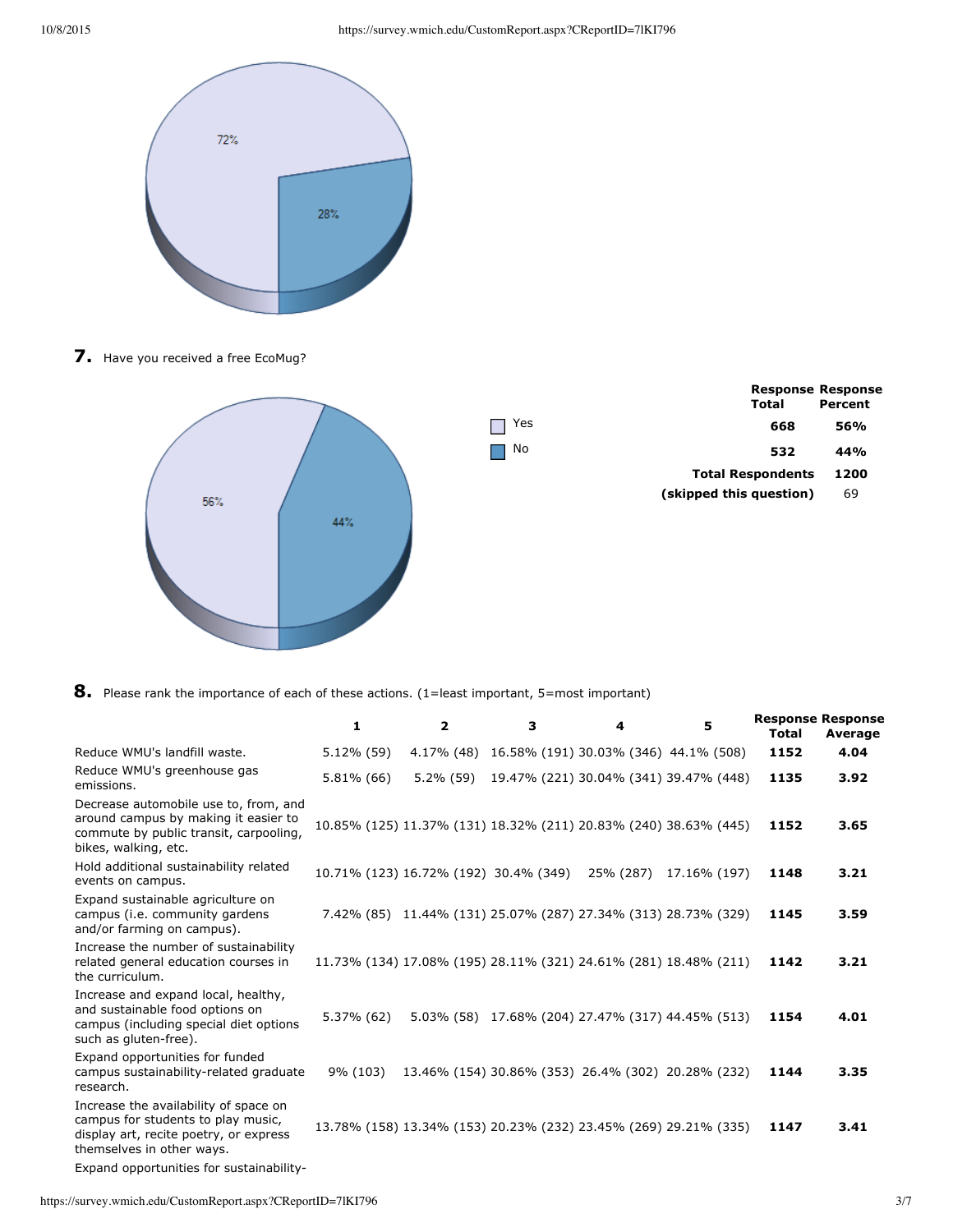| 10/8/2015                                                                                            |               |            | https://survey.wmich.edu/CustomReport.aspx?CReportID=71KI796     |              |
|------------------------------------------------------------------------------------------------------|---------------|------------|------------------------------------------------------------------|--------------|
| related paid internships and part-time<br>student jobs.                                              | $6.72\%$ (77) |            | 8.55% (98) 24.87% (285) 30.19% (346) 29.67% (340)                | 3.68<br>1146 |
| Increase sustainability offerings in<br>majors, minors, and graduate<br>programs.                    |               |            | 8.03% (92) 13.01% (149) 27.42% (314) 28.21% (323) 23.32% (267)   | 1145<br>3.46 |
| Create a sustainability certificate<br>program.                                                      |               |            | 10.93% (125) 14.86% (170) 28.58% (327) 24.56% (281) 21.07% (241) | 1144<br>3.3  |
| Expand WMU's portfolio of green<br>buildings.                                                        | $6.75\%$ (77) | 8.25% (94) | 18.68% (213) 33.51% (382) 32.81% (374)                           | 1140<br>3.77 |
| Expand sustainability focused<br>residential options on campus (i.e.-<br>green dorms or apartments). | $7.8\%$ (90)  | 7.28% (84) | 18.46% (213) 31.28% (361) 35.18% (406)                           | 1154<br>3.79 |

## **Total Respondents 1162**

(skipped this question) 107

# **9.** How would you allocate funding to the following projects? (0=no funding, 4=max funding)

|                                                                                                                                                                          | $\mathbf 0$ | 1 | $\mathbf{z}$ | з | 4                                                                | <b>Response Response</b><br>Total | Average |
|--------------------------------------------------------------------------------------------------------------------------------------------------------------------------|-------------|---|--------------|---|------------------------------------------------------------------|-----------------------------------|---------|
| A student-run, sustainable, healthy,<br>and special diet conscious Café on<br>campus with space for students' music,<br>art, poetry, and other expression.               |             |   |              |   | 9.63% (108) 12.39% (139) 25.76% (289) 26.92% (302) 25.31% (284)  | 1122                              | 2.46    |
| Composting food waste from WMU's<br>dining halls.                                                                                                                        | 5.83% (65)  |   |              |   | 9.51% (106) 21.79% (243) 29.42% (328) 33.45% (373)               | 1115                              | 2.75    |
| A low cost, long-term bicycle rental<br>program.                                                                                                                         |             |   |              |   | 13.19% (148) 17.47% (196) 26.92% (302) 20.59% (231) 21.84% (245) | 1122                              | 2.2     |
| Continuation of the EcoMug™ Program. 14.51% (160) 15.5% (171) 23.57% (260) 21.85% (241) 24.57% (271)                                                                     |             |   |              |   |                                                                  | 1103                              | 2.26    |
| Student-led community garden<br>projects.                                                                                                                                |             |   |              |   | 8.79% (97) 17.93% (198) 28.89% (319) 26.45% (292) 17.93% (198)   | 1104                              | 2.27    |
| A student-managed farm to provide<br>hyper-local produce to WMU Catering<br>and/or WMU Dining Services.                                                                  |             |   |              |   | 8.42% (94) 13.97% (156) 24.44% (273) 27.48% (307) 25.69% (287)   | 1117                              | 2.48    |
| A "Green Guide" for making more<br>sustainable purchases and locating<br>"green" services, events, etc. in the<br>Kalamazoo area.                                        |             |   |              |   | 11.72% (131) 17.89% (200) 28% (313) 23.61% (264) 18.78% (210)    | 1118                              | 2.2     |
| A "free store" on campus to reduce<br>landfill waste and exchange clothing<br>and other items (a second hand store<br>where items are free).                             |             |   |              |   | 7.67% (86) 14.18% (159) 22.3% (250) 25.69% (288) 30.15% (338)    | 1121                              | 2.56    |
| Green roofs on campus buildings.                                                                                                                                         | 8.29% (93)  |   |              |   | 8.91% (100) 23.08% (259) 30.12% (338) 29.59% (332)               | 1122                              | 2.64    |
| New green buildings on campus and<br>green retrofits of existing buildings.                                                                                              | 8.13% (91)  |   |              |   | 9.65% (108) 22.07% (247) 28.69% (321) 31.46% (352)               | 1119                              | 2.66    |
| Renewable energy infrastructure (i.e.<br>solar, wind, geothermal, etc.).                                                                                                 | 5.36% (60)  |   |              |   | 6.61% (74) 17.52% (196) 25.83% (289) 44.68% (500)                | 1119                              | 2.98    |
| Increasing the availability of reusable<br>bags on campus.                                                                                                               |             |   |              |   | 11.35% (126) 16.58% (184) 25.95% (288) 25.5% (283) 20.63% (229)  | 1110                              | 2.27    |
| Free water bottles for students (for use<br>with free filtered water dispensers).                                                                                        |             |   |              |   | 9.65% (108) 11.08% (124) 18.41% (206) 24.66% (276) 36.19% (405)  | 1119                              | 2.67    |
| Faculty development to create<br>sustainability minors, certificates,<br>programs, and tracks.                                                                           |             |   |              |   | 11.43% (127) 20.43% (227) 29.88% (332) 22.95% (255) 15.3% (170)  | 1111                              | 2.1     |
| Office for Sustainability<br>advertising/awareness.                                                                                                                      |             |   |              |   | 11.92% (133) 21.51% (240) 31.81% (355) 21.59% (241) 13.17% (147) | 1116                              | 2.03    |
| Implementing an introductory<br>sustainability course that would fulfill a 11.88% (133) 13.04% (146) 26.52% (297) 27.14% (304) 21.43% (240)<br>general-education credit. |             |   |              |   |                                                                  | 1120                              | 2.33    |
|                                                                                                                                                                          |             |   |              |   | <b>Total Respondents</b>                                         |                                   | 1134    |
|                                                                                                                                                                          |             |   |              |   | (skipped this question)                                          |                                   | 135     |

10. Would you support a surcharge of 50¢ or less for using plastic bags at campus stores?

|           | <b>Response Response</b>      |         |
|-----------|-------------------------------|---------|
|           | <b>Total</b>                  | Percent |
| Yes       | 560                           | 50%     |
| $\Box$ No | 570                           | 50%     |
|           | <b>Total Respondents</b> 1130 |         |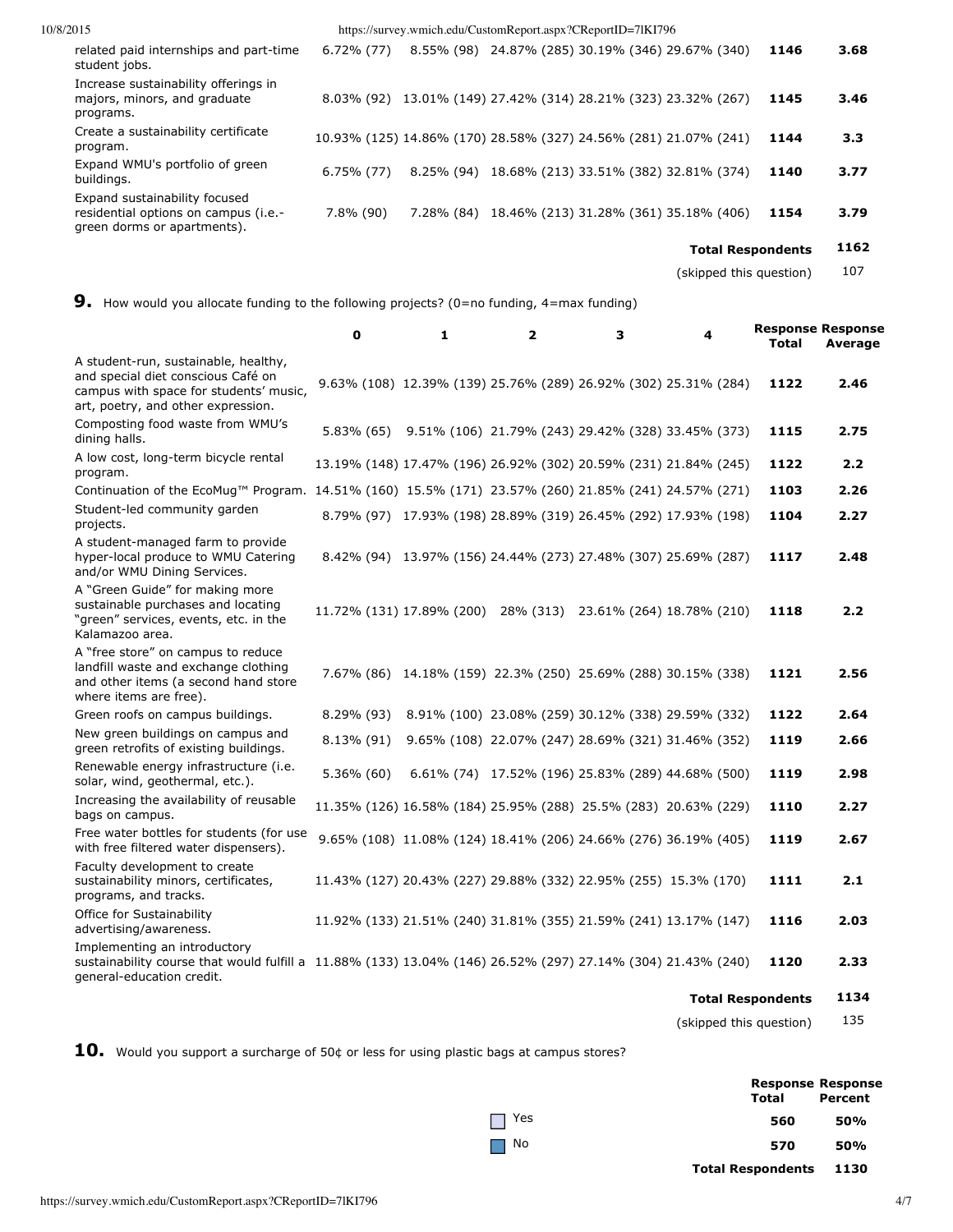

11. "I am happy with how the Sustainability Fee is being managed and spent."



12. "I feel that my concerns regarding how to spend the Sustainability Fee are being adequately heard and responded to."



|     | Total                    | <b>Response Response</b><br>Percent |
|-----|--------------------------|-------------------------------------|
| Yes | 838                      | 74%                                 |
| No  | 292                      | 26%                                 |
|     | <b>Total Respondents</b> | 1130                                |
|     | (skipped this question)  | 139                                 |
|     |                          |                                     |

|                               | <b>Response Response</b> |         |
|-------------------------------|--------------------------|---------|
|                               | Total                    | Percent |
| Male                          | 551                      | 44%     |
| Female                        | 685                      | 55%     |
| $\Box$ I prefer not to answer | 14                       | $1\%$   |
|                               | <b>Total Respondents</b> | 1250    |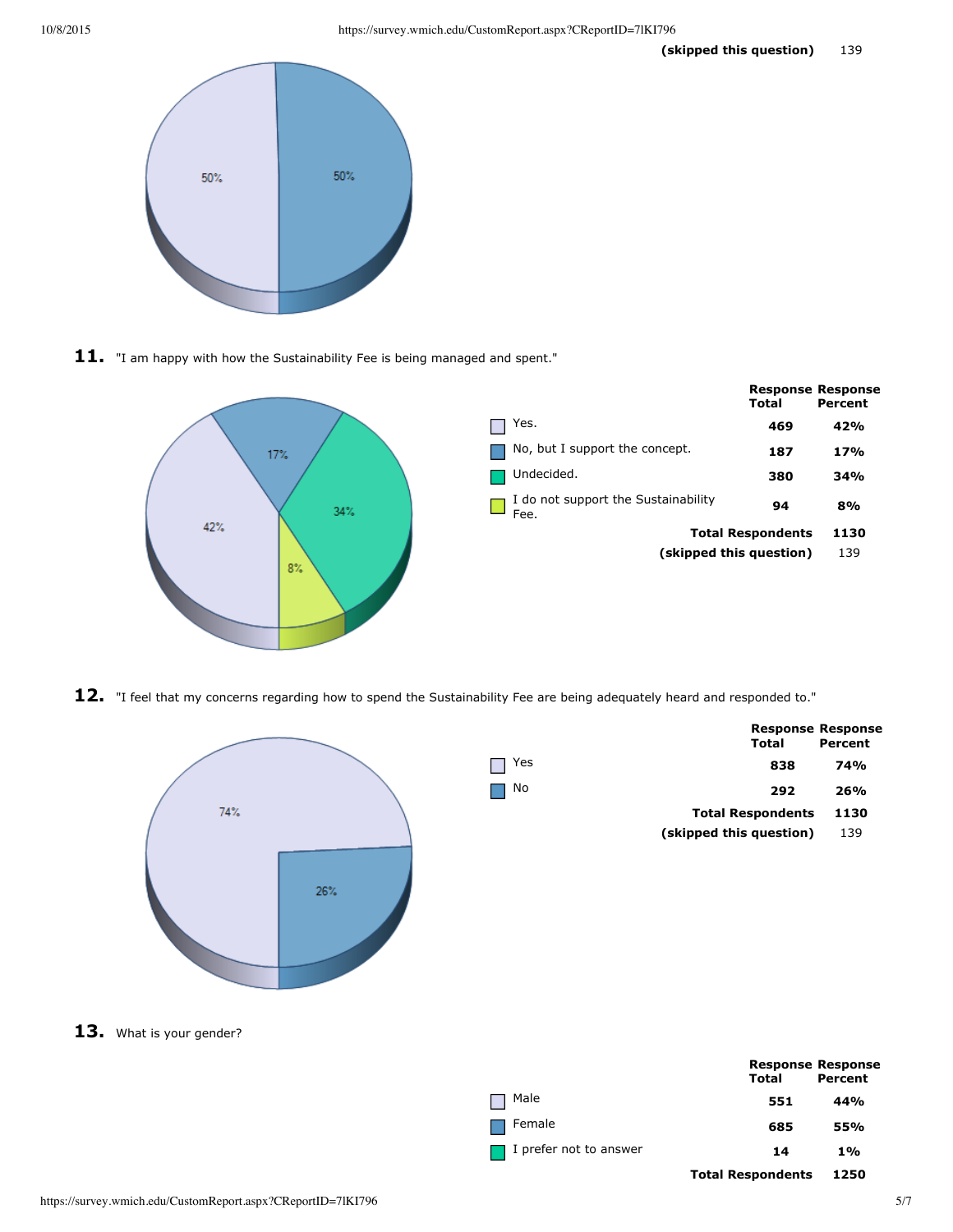

14. How many years have you attended WMU?



|        | Total                    | <b>Response Response</b><br>Percent |
|--------|--------------------------|-------------------------------------|
| One    | 431                      | 34%                                 |
| Two    | 248                      | 20%                                 |
| Three  | 254                      | 20%                                 |
| Four   | 196                      | 16%                                 |
| Five + | 121                      | 10%                                 |
|        | <b>Total Respondents</b> | 1250                                |
|        | (skipped this question)  | 19                                  |
|        |                          |                                     |

15. What is your student classification?



|                       | <b>Response Response</b><br>Total | Percent |
|-----------------------|-----------------------------------|---------|
| Undergraduate         | 1079                              | 87%     |
| Graduate              | 157                               | 13%     |
| Other, please specify | 11                                | 1%      |
|                       | <b>Total Respondents</b>          | 1247    |
|                       | (skipped this question)           | 22      |

16. Please select your college(s) from the following lists.

|                                                                                                          | Arts and<br><b>Sciences</b> | <b>Aviation</b> | <b>Business</b> | <b>Education &amp; Engineering</b><br><b>Human</b><br>Development Sciences | & Applied | <b>Fine Arts</b> | Health &<br>Human<br><b>Services</b> | Response Points Avr<br><b>Total</b> |         |  |
|----------------------------------------------------------------------------------------------------------|-----------------------------|-----------------|-----------------|----------------------------------------------------------------------------|-----------|------------------|--------------------------------------|-------------------------------------|---------|--|
| Major/Program 34.27% (425) 7.26% (90) 17.34% (215) 13.15% (163) 12.18% (151) 5.89% (73) 9.92% (123) 1240 |                             |                 |                 |                                                                            |           |                  |                                      |                                     | n/a n/a |  |
| Major/Program 43.42% (231) 4.14% (22) 22.74% (121) 9.02% (48) 6.39% (34) 4.7% (25) 9.59% (51)            |                             |                 |                 |                                                                            |           |                  |                                      | 532                                 | n/a n/a |  |